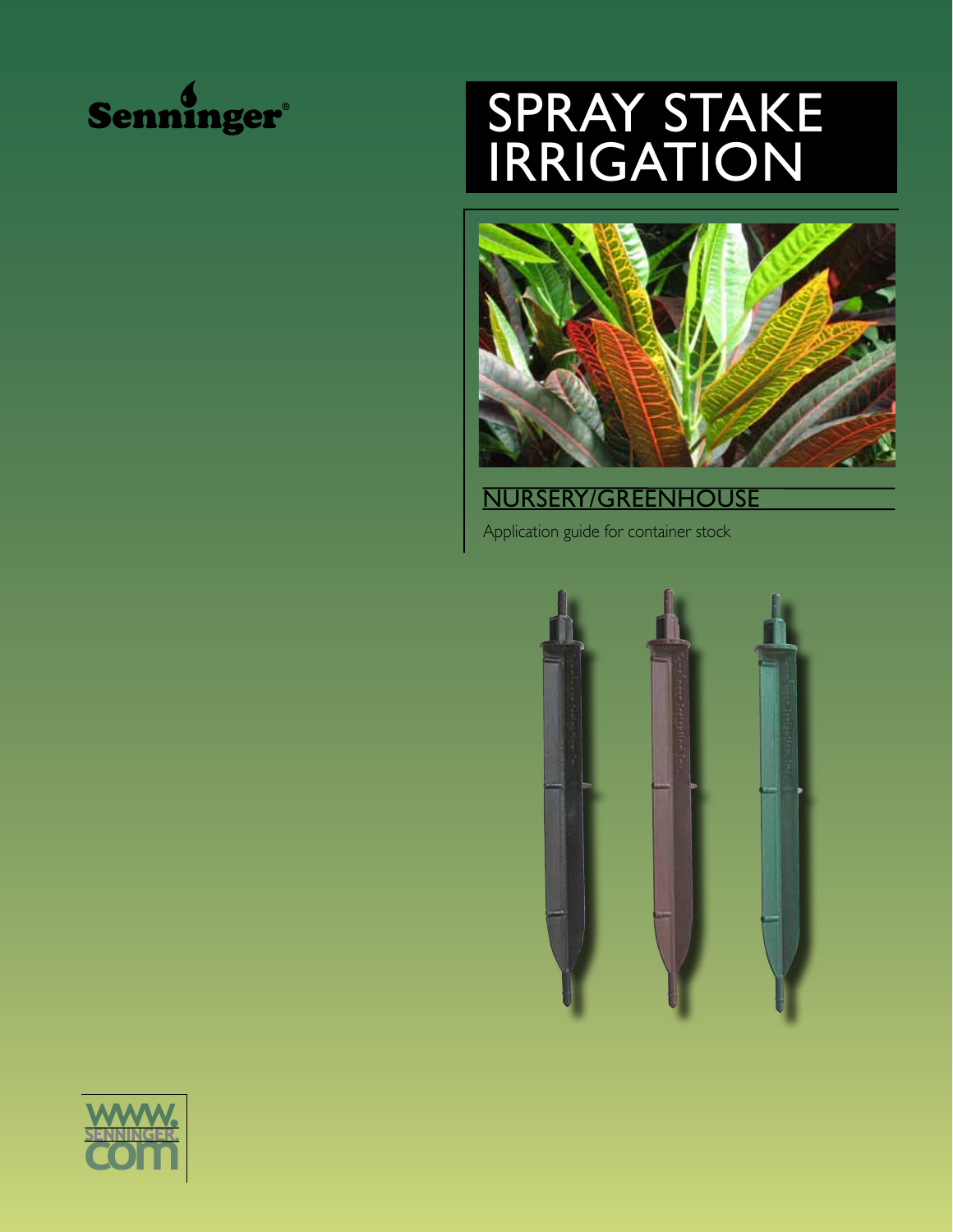# Spray Stake Design a System



Three Models Available! (With varying trajectories)





## **Senninger Spray Stake Advantages**

- Directional indicator for easy positioning
- Easy to remove for cleaning and maintenance
- Shut-off feature for non-use
- Large flutes for increased stability in soil
- Three color-coded flow rates to match application requirements
- Deflection surface provides a good application pattern

## **Follow these 4 Steps to create the best system for your irrigation needs.**

|                             | <b>Select an Emitter-</b> Select the spray stake<br>based on the container size or area of coverage<br>required. |                                                           |                    |
|-----------------------------|------------------------------------------------------------------------------------------------------------------|-----------------------------------------------------------|--------------------|
| <b>TABLE 1</b>              | <b>Black</b>                                                                                                     | <b>Brown</b>                                              | Green              |
| <b>Container Size</b>       |                                                                                                                  |                                                           |                    |
|                             | 10 gal (37.85 L)                                                                                                 | 15 gal (56.78 L)                                          | 30 gal (113.6 L)   |
| <b>Flows</b>                |                                                                                                                  |                                                           |                    |
| 20 psi (1.38 bar)           |                                                                                                                  | 4 gph (15.14 L/hr) 8 gph (30.28 L/hr) 12 gph (45.42 L/hr) |                    |
| Radius of Coverage          |                                                                                                                  |                                                           |                    |
| inches (mm)                 | 12 inches (304.8 mm)                                                                                             | 18 inches (457.2 mm)                                      | 20 inches (508 mm) |
| <b>Distribution Pattern</b> |                                                                                                                  |                                                           |                    |
| degrees                     | $90^\circ$                                                                                                       | $120^\circ$                                               | $160^\circ$        |
|                             |                                                                                                                  |                                                           |                    |

*Black Stake 90º Stake 120º Stake 160º*

# **2**

## **Determine Length of Lateral-**

Based on the selected emitter from Table 1 and the required emitter spacing for plants, use Table 2A or 2B to determine the maximum length of 3/4 inch or 1 inch Poly lateral based on 20 psi (1.38 bar) lateral pressure.

| TABLE 2A<br>Maximum length<br>3/4 inch Poly pipe | <b>Black</b>     | <b>Brown</b>      | Green             |
|--------------------------------------------------|------------------|-------------------|-------------------|
| <b>Plant Spacing</b>                             |                  |                   |                   |
| 24 inch (609.6 mm)                               | 220 ft (67.1 m)  | 140 ft (42.7 m)   | 110 ft (33.5 m)   |
| # of Spray Stakes                                | 110 units        | 70 units          | 55 units          |
| 36 inch (914.4 mm)                               | 290 ft (88.4 m)  | 190 ft (57.9 m)   | 140 ft (42.7 m)   |
| # of Spray Stakes                                | 96 units         | 63 units          | 46 units          |
| 48 inch (1219.2 mm)                              | 350 ft (106.7 m) | 220 ft $(67.1 m)$ | 170 ft $(51.8 m)$ |
| # of Spray Stakes                                | 87 units         | 55 units          | 42 units          |
| 72 inch (1828.8 mm)                              | 460 ft (140.2 m) | 290 ft (88.4 m)   | 220 ft (67.1 m)   |
| # of Spray Stakes                                | 76 units         | 48 units          | 36 units          |



*Data based on 4 psi (0.276 bar) lateral friction loss.*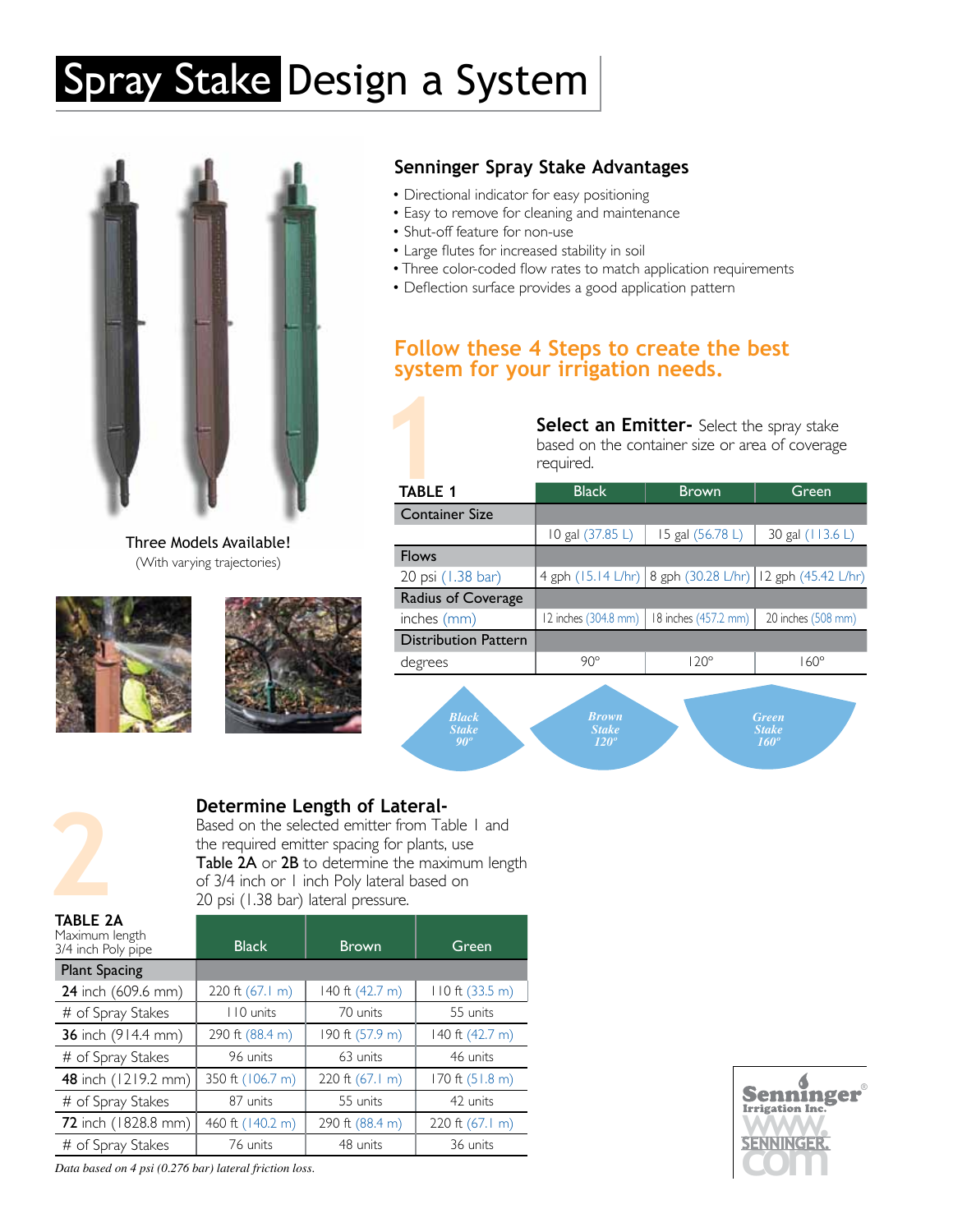| TABLE 2B                           |                  |                  |                  |
|------------------------------------|------------------|------------------|------------------|
| Maximum length<br>I inch Poly pipe | <b>Black</b>     | <b>Brown</b>     | Green            |
| <b>Plant Spacing</b>               |                  |                  |                  |
| 24 inch (609.6 mm)                 | 340 ft (103.6 m) | 220 ft (67.1 m)  | 160 ft (48.8 m)  |
| # of Spray Stakes                  | 170 units        | 110 units        | 80 units         |
| 36 inch (914.4 mm)                 | 450 ft (137.2 m) | 280 ft (85.3 m)  | 220 ft (67.1 m)  |
| # of Spray Stakes                  | 150 units        | 93 units         | 73 units         |
| 48 inch (1219.2 mm)                | 540 ft (164.6 m) | 340 ft (103.6 m) | 260 ft (79.2 m)  |
| # of Spray Stakes                  | 135 units        | 85 units         | 65 units         |
| 72 inch (1828.8 mm)                | 700 ft (213.4 m) | 440 ft (134.1 m) | 340 ft (103.6 m) |
| # of Spray Stakes                  | 116 units        | 73 units         | 56 units         |

*Data based on 4 psi (0.276 bar) lateral friction loss.*

**Example-** 4 rows of 15 gallon container trees on 48 inch (1219.2 mm) spacing. Pump capacity is 40 gpm (151.4 L/m).

- 1. **Table 1:** Select brown spray stake, 8 gph @ 20 psi (30.28 L/hr @ 1.38 bar) for a 15 gallon (56.78 liter) container.
- 2. **Table 2B:** Based on the brown spray stake, the maximum length of 1inch Poly laterals is 340 ft. (103.6 m) with emitter spacing of 48 inches (1219.2 mm).
- 3. **Table 3:** Based on a system flow rate of 40 gpm (151.4 L/m), the system will operate 300 brown spray stakes or 4 laterals with 75 spray stakes per lateral (from step 2 above).
- 4. **Table 4:** With a total zone flow of 40 gpm (151.4 L/m), the main line should be 2.0 inches (50.8 mm) for optimum flow.

*For optimal Spray Stake performance, 120 mesh filtration is recommended. Spray Stake information is based on no elevation changes and 20 psi (1.38 bar) lateral line pressure. For additional design information, please contact Senninger Irrigation at 407-877-5655.*





*Ideal for pot-in-pot installations*

**Determine Zone Flow-** Table 3 will help determine the number of emitters based on system capacity and emitter selected in Table 1.

| <b>TABLE 3</b><br>Quantity of units-<br>based on system flow | <b>Black</b> | <b>Brown</b> | Green     |
|--------------------------------------------------------------|--------------|--------------|-----------|
| <b>Flow Rate</b>                                             |              |              |           |
| 10 gpm $(37.85 \text{ L/m})$                                 | 150 units    | 75 units     | 50 units  |
| 20 gpm $(75.71 \text{ L/m})$                                 | 300 units    | 150 units    | 100 units |
| 40 gpm (151.4 L/m)                                           | 600 units    | 300 units    | 200 units |
| 60 gpm (227.1 L/m)                                           | 900 units    | 450 units    | 300 units |
| 80 gpm (302.8 L/m)                                           | 1200 units   | 600 units    | 400 units |
|                                                              |              |              |           |



**Determine Pipe Size-** Table 4 will help determine the size of the mainline that feeds the Poly laterals.

| <b>TABLE 4</b>   | Mainline pipe size guide | <b>PVC</b><br>Class 160 | Pipe<br>Size I.D.     |
|------------------|--------------------------|-------------------------|-----------------------|
| <b>Flow Rate</b> |                          |                         |                       |
| 20 gpm           | (75.71 L/m)              | 1.25 inch (31.75 mm)    | 1.532 inch (38.91 mm) |
| 30 gpm           | $(113.6 \text{ L/m})$    | 1.5 inch (38.1 mm)      | 1.754 inch (44.55 mm) |
| 40 gpm           | $(151.4 \text{ L/m})$    | 2.0 inch (50.8 mm)      | 2.193 inch (55.7 mm)  |
| $60$ gpm         | (227.1 L/m)              | 2.5 inch (63.5 mm)      | 2.655 inch (67.44 mm) |
| 100 gpm          | (378.5 L/m)              | 3.0 inch (76.2 mm)      | 3.23 inch (82.04 mm)  |
| $200$ gpm        | (757.1 L/m)              | 4.0 inch (101.6 mm)     | 4.153 inch (105.5 mm) |
| 400 gpm          | $(1514.2 \text{ L/m})$   | 6.0 inch (152.4 mm)     | 6.115 inch (155.3 mm) |

*Data based on 5 feet per/second (1.524 meters per/second) water velocity.*

## **WWW.**<br>WWW.<br>SENNINGED **com** Senninger. ®



## **Importance of Pressure Regulation**

Variations in system pressure can result in erratic emitter application rates and lost production. Optimum performance of the spray stake in a well-designed individual container irrigation system can be achieved by using pressure regulators. Senninger Pressure Regulators maintain a constant preset outlet pressure based on the flow/inlet pressure. (Note: with no flow through the regulator, the inlet and outlet pressures will be the same.)

*Note: Pressure Regulators can be installed above or below ground.*